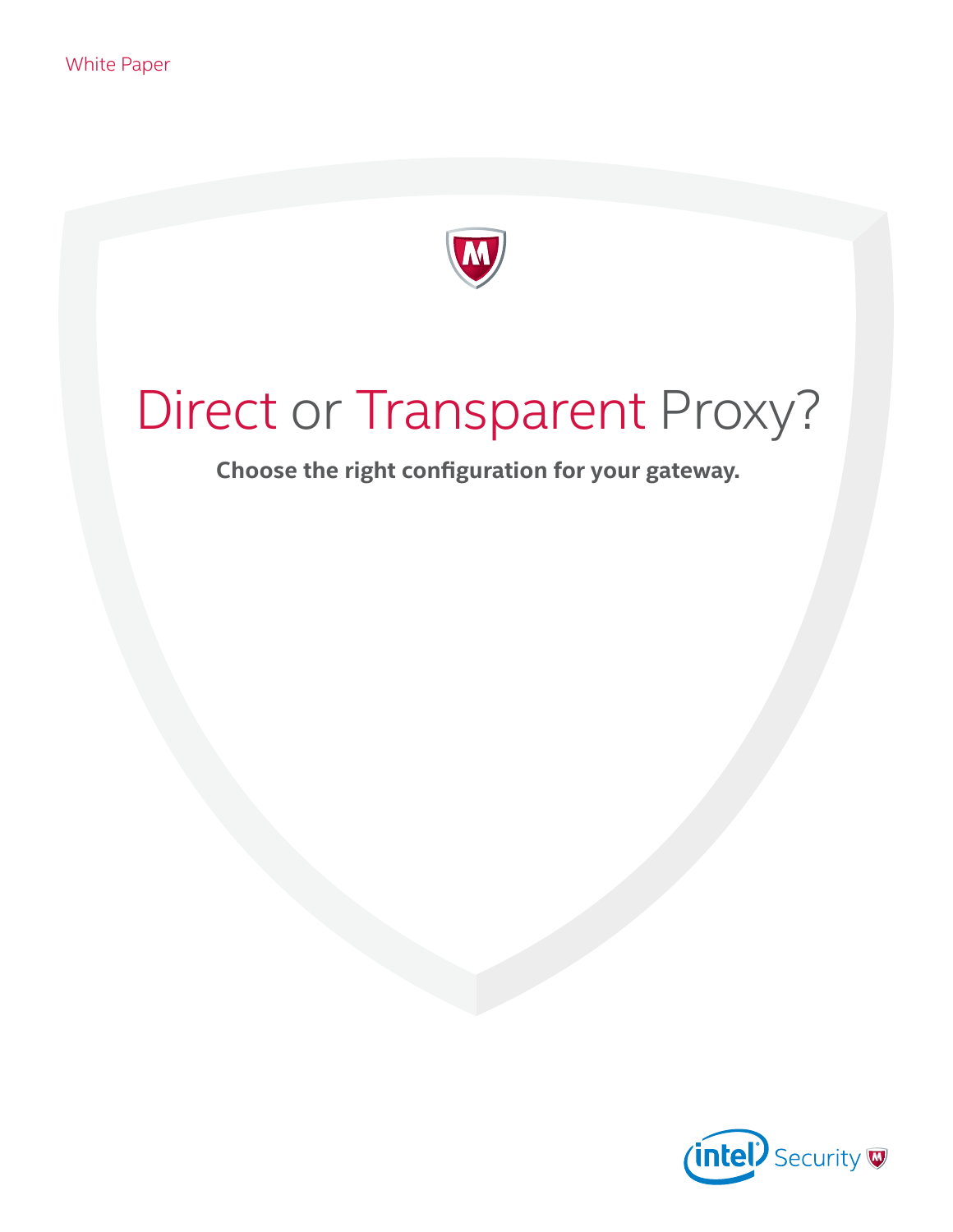# Table of Contents

| Implement protocol scanning for applications that use non-standard ports 5 |  |
|----------------------------------------------------------------------------|--|
|                                                                            |  |
|                                                                            |  |
|                                                                            |  |
|                                                                            |  |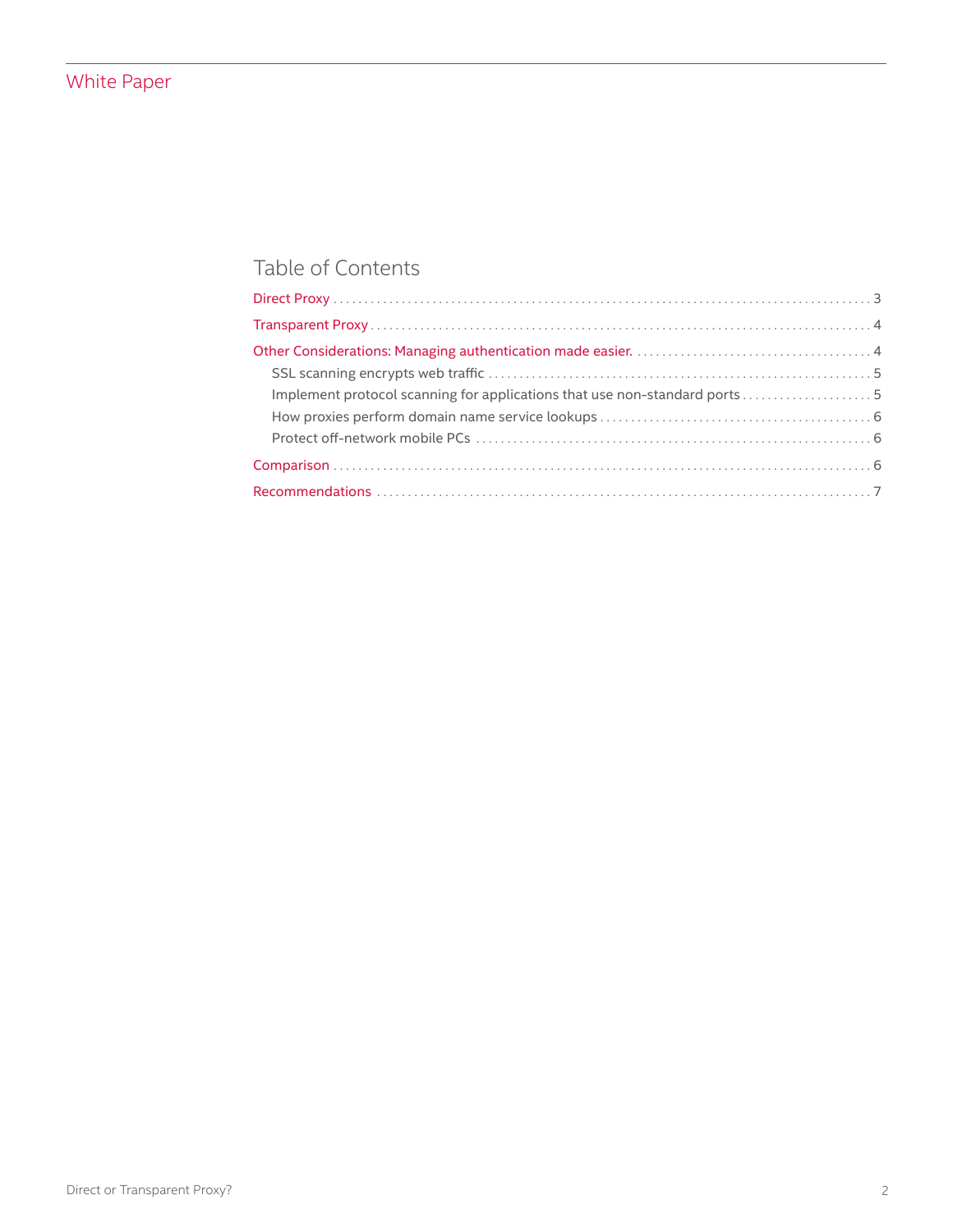<span id="page-2-0"></span>The Internet is an essential part of most company's business infrastructure. However, it can be a risky place, but there are ways to minimize risks so your business can thrive. Analysts encourage organizations to deploy a secure web gateway (SWG) to protect their networks against access by malicious software.

Initially, the Internet was designed with the assumption that connections between entities are *explicit* and *stateful*. An SWG intercepts and examines inbound and outbound web traffic and, in effect, becomes a proxy for the user, who no longer interacts directly with the web site. At first, browsers had to be explicitly configured to use the web gateway, which led to the concept of a direct proxy.<sup>1</sup>

As networks grew and endpoint management became increasingly complex, the need emerged to control web communications without directly manipulating the endpoint. This led to the concept of a transparent proxy.

The key difference between a direct (or explicit) proxy and a transparent proxy is that a direct proxy is known to the application, which realizes it is talking to a proxy and not the destination server, whereas transparent proxy mode is an intercept model and requires fewer changes to be implemented on the endpoint. Applications think they are going straight to the destination but, in reality, a network service is redirecting the traffic to the proxy, which then forwards it to its destination.

Regardless of the chosen mode, they both require some effort to work within the context of the original design of the web.

#### **Direct Proxy**

The use of a direct proxy clearly conforms to the relevant Internet standards. The data flows are well defined, browser features work out of the box, and deployment is relatively easy and straightforward. All connections are stateful, with point-to-point connections, simplifying troubleshooting.

The requirement, however, is that endpoint desktop browsers need to be configured to use the proxy. One way is to manually modify the browser proxy settings. In most standard browsers, you can specify the proxy address and port. Many browsers also let you specify separate ports for different protocols (FTP, HTTP, HTTPS, and others).

A large organization with thousands of desktops, however, may prefer to automate the browser configuration process. One way is to use the web proxy auto-discovery (WPAD) protocol. This requires the deployment of a proxy auto-configuration (PAC) file, which needs to be written and maintained, on the endpoint or the WPAD host server.

Another common tool is to use the group policy object (GPO) editor (which requires Microsoft Active Directory) and limit it to Microsoft Windows-based browsers that leverage Windows Internet settings. GPO can either identify the location of a PAC file for browsers within your network or enforce and configure the manual proxy settings in each browser within your network. Internet Explorer and Chrome both support GPO. Firefox users will need a specially built version of Firefox and a GPO extension.

Direct proxy settings are not the exclusive domain of browsers. Skype and other applications may not support browser-based direct proxy settings by default. However, while most applications support the use of direct proxies, an application that is not proxy-aware, a piece of malware, or a user with a little bit of network expertise can bypass a direct proxy if they are off the corporate network or if the corporate firewalls are not secured correctly.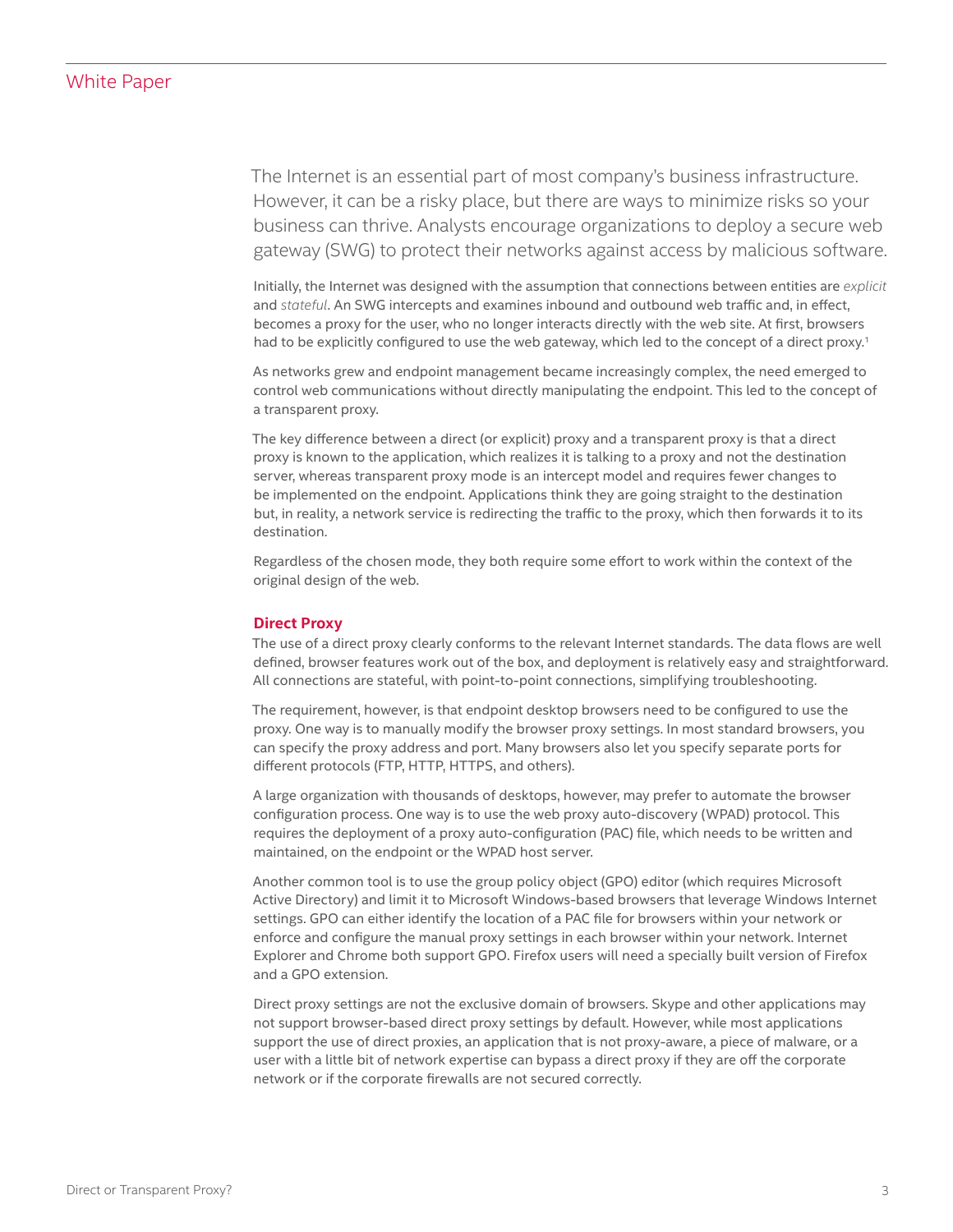#### <span id="page-3-0"></span>**Pros Cons**

- Based on RFC standards, supports defined, stateful connections.
- Supported by all operating systems and browsers.
- Most security features work out of the box.
- External DNS resolution not required at the client.
- Authentication is straightforward.
- Standard troubleshooting and workflows.

**Table 1.** Pros and Cons of Direct Proxy

- Desktop setup required.
- Some applications, in addition to browsers, must have proxy settings explicitly set.
- Can potentially be bypassed by applications that don't support proxy settings or knowledgeable users.

#### **Transparent Proxy**

The biggest advantage of a transparent proxy is that it is network-based and seamless from a desktop's perspective. There is a reduced requirement to modify multiple desktops to configure the proxy (see below for exceptions). Applications reach out to their Internet destination as though there was no intervening device.

There are several methods for configuring a transparent proxy. The most popular option is to use web cache communication protocol (WCCP), which is designed to transparently redirect network traffic. Another one to use is some form of Layer 2 redirect (often referred to as policybased routing), which will redirect traffic at a firewall, router, or switch to a proxy. Finally, there are network modes, such as bridge and router mode. However, in those modes, the proxy is both an infrastructure device and a network security device.

WCCP is the most common way to implement transparent redirection. It is well documented, uses a standardized protocol, and doesn't require any specific infrastructure features, such as routing or bridging.

| Pros                                                                   | Cons                                                                                                                                                                                                                                                                   |
|------------------------------------------------------------------------|------------------------------------------------------------------------------------------------------------------------------------------------------------------------------------------------------------------------------------------------------------------------|
| • Seamless from a desktop perspective.<br>• No desktop setup required. | • Adds complexity from a network dataflow perspective.<br>• Security filters require workarounds to work.<br>• Authentication is more complex and less robust and<br>accurate.<br>• Protocol selection is key to security.<br>• Complex to troubleshoot and to manage. |

**Table 2.** Pros and Cons of Transparent Proxy

#### **Additional Considerations: Managing Authentication Made Easier**

Managing authentication in a transparent proxy environment is somewhat more complex than with a direct proxy.

If you don't want to require users to enter their Windows credentials every time they open a new browser window, you may need to add the proxy IP/hostname into the trusted sites list of your browser. The web gateway itself must be trusted, as the gateway redirects the user to an authentication server hosted on the web gateway itself, which then asks the browser for credentials. The browser requires trust to pass the credentials without user interaction. Failure to trust the SWG IP/hostname will force the browser to prompt the user to enter their credentials for every session.

However, authentication with prompting (using an authentication server) can be accomplished (for Internet Explorer and Chrome) in a transparent deployment with no endpoint configuration changes. The trick is to have a domain name server (DNS) that resolves a host name (short name),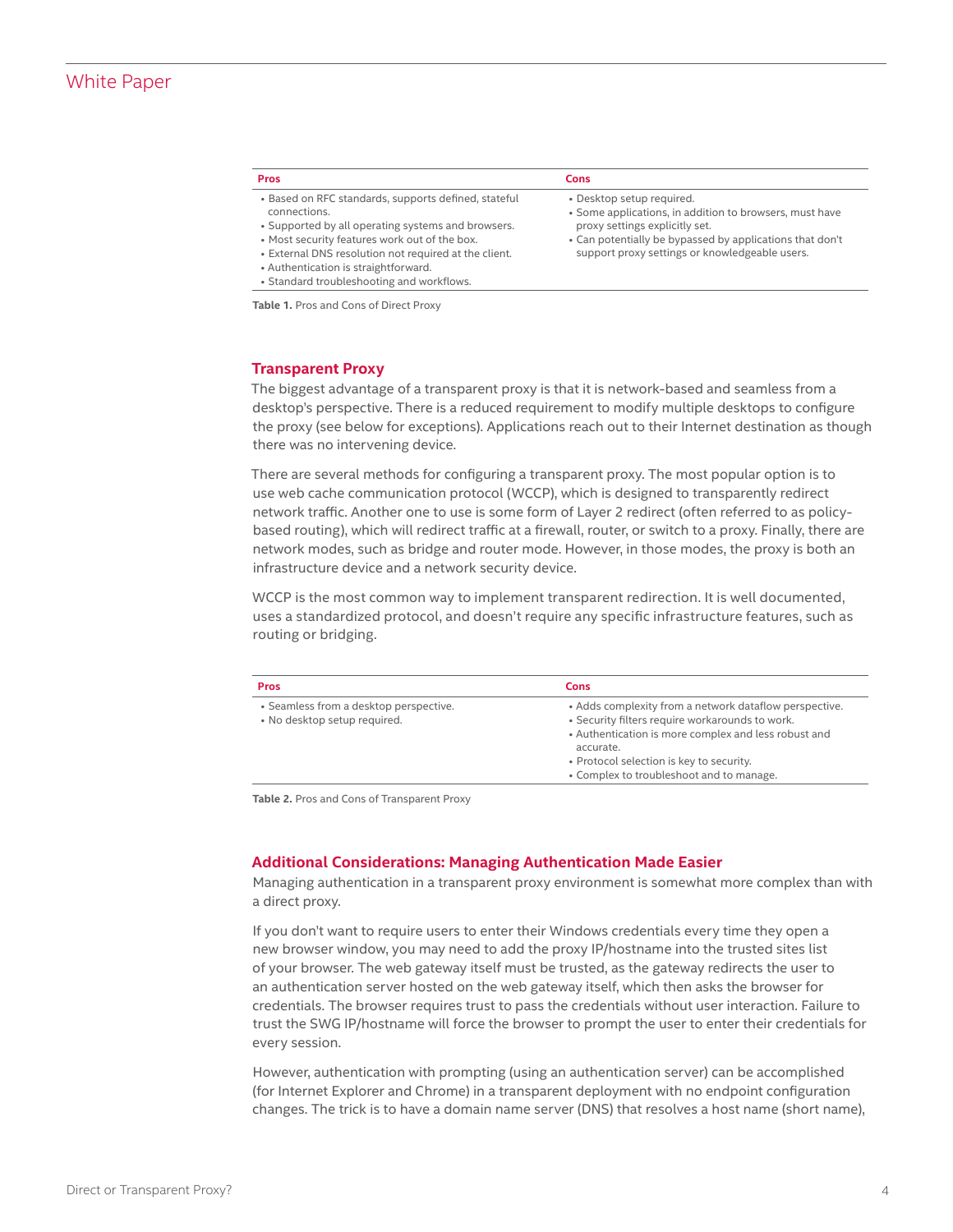<span id="page-4-0"></span>uses the short name in the redirect, and places the SWG IP on the same subnet as the client. With this configuration, the gateway will be a trusted part of the Intranet zone and credentials will be supplied following your default settings.

Authentication needs to be "session-based" in a transparent deployment. In one model (time/IPbased session), the browser has a session bound to its IP address for a certain amount of time. This can cause issues in environments where you either have shared workstations (user A's session is still valid when user B starts using the workstation) or where you have multiple users with the same IP address (Citrix/terminal servers, for example). In these environments, you will have to rely on cookie authentication.

With cookie authentication, you use a cookie that is only valid for the life of the browser session. This requires you to enable the browser to receive third-party cookies—otherwise, users will likely see malformed and incomplete web pages.

#### **SSL scanning encrypts web traffic.**

Most modern web applications use the secure socket layer (SSL) protocol to encrypt web (HTTPS) traffic. If you don't implement SSL scanning, you risk allowing malicious software to slip into your network unseen and you lose the ability to control the web application and content that is being sent or received.

To implement SSL scanning on the SWG, you will need to import the SWG root certificate authority (CA) into the browser as a trusted certificate authority. Otherwise, every time a user browses to an SSL-enabled site, they will be prompted to trust the certificate. This applies to both direct and transparent deployments.

In a transparent configuration, when a request for an HTTPS site comes in, it will come through as an IP address instead of the domain name. Some browsers and applications implement server name indication (SNI), but this is not required. If SNI is not present, the SWG will use that IP address as the domain name, which can cause problems when trying to whitelist or block a domain name, or when searching for the domain name in an access log. To get the correct domain name (without SNI), an administrator can add a rule that takes the common name from the certificate and uses it as the domain name, so the whitelist or blacklist works correctly.

#### **Implement protocol scanning for applications that use non-standard ports.**

Determining which protocols and ports to scan is important since an application may avoid traffic scanning and filtering by not using a standard web port.

For example, Skype, a popular Voice-over-Internet Protocol (VoIP) service, hops among ports, does not conform to HTTP/HTTPS protocols, and uses peer-to-peer connections. Since Skype can be used to transmit or receive data, it may create a potential malware risk that the SWG cannot detect. To allow but still control Skype, based on authentication, you have to use direct proxy or McAfee® Client Proxy (see below).

If the direct proxy approach is taken, McAfee recommends that you set up a separate proxy port on the SWG for this purpose, use authentication on that port, and block (continue to scan) all categorized sites, all sites not referenced by IP, and all high- and medium-risk reputation sites, other than those that are tunneled or allowed specifically for Skype.

Transparent proxies often allow retention of the endpoint IP address (also known as IP spoofing), in which case routing can be problematic and TCP connections are no longer point to point, but transparently intercepted. If problems arise, this scenario can create troubleshooting difficulties.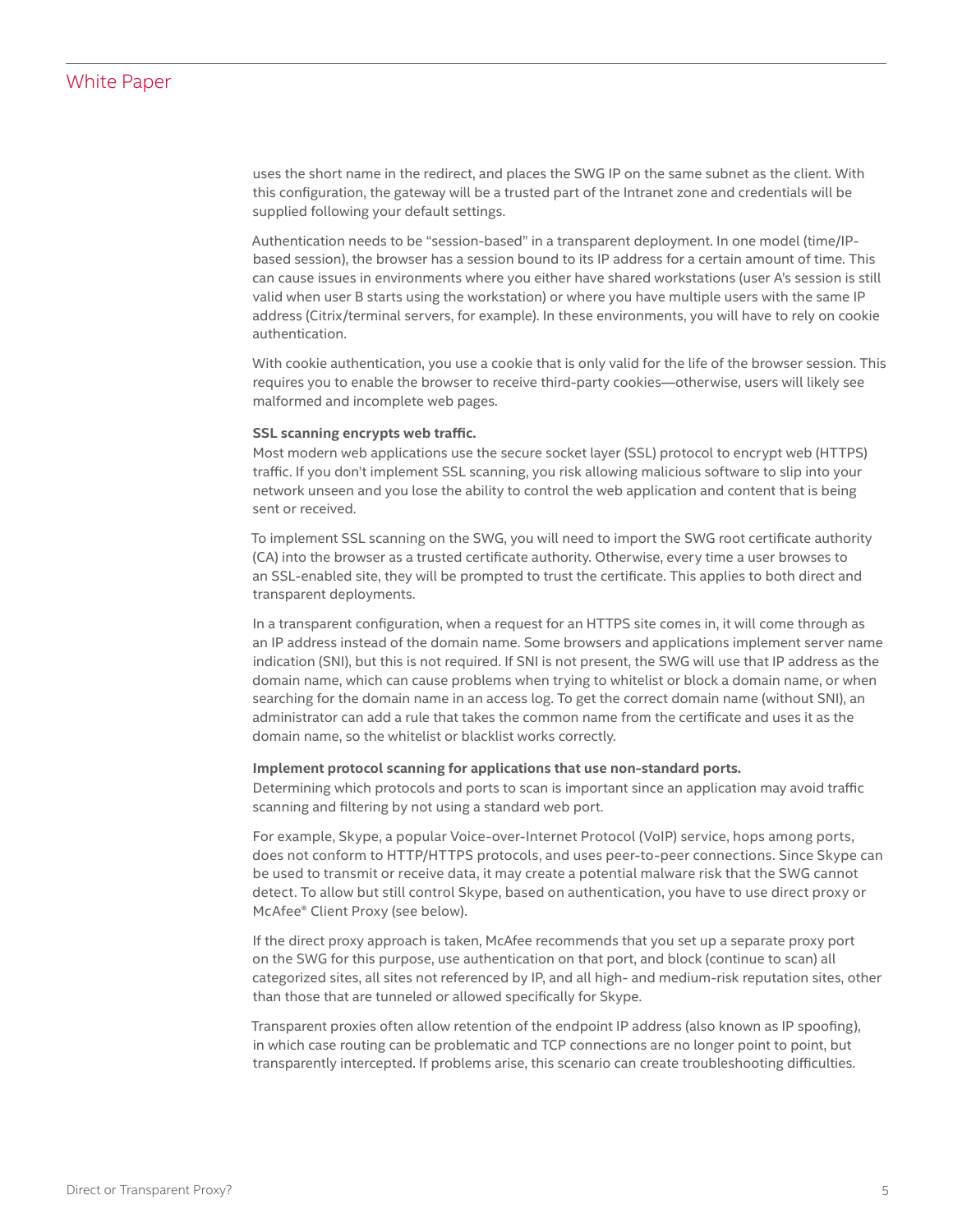#### <span id="page-5-0"></span>**How proxies perform domain name service lookups.**

In a direct proxy configuration, the endpoint client doesn't need to look up a network address using domain name service (DNS). It relies on the SWG to perform any necessary DNS requests to identify the target web server.

In a transparent proxy configuration, DNS lookup is done on the endpoint client, as it is the client machine that connects to the IP address of the web server. When the request makes it to the SWG, the SWG will also do a DNS request before making its request out to the web server. In some situations, this can lead to complications. For example, if the client and SWG use different DNS servers, they may get different results. It can get even worse if the endpoint can resolve a particular host name via DNS, but, for some reason, the SWG cannot. It is strongly recommended that you make sure that your endpoint clients and SWG use the same DNS server(s).

#### **Protect off-network mobile PCs.**

Mobile users present a major proxy concern for administrators. It's relatively easy to protect a users' PC when they're connected to a corporate network. However, mobile (traveling) or remote (homebased) users present a particular challenge—how do you force their web traffic to go through the proxy so it can be scanned for malware?

The answer is to either require users to use a VPN and log onto the corporate network before they access any websites from a remote location (such as a hotel Wi-Fi network) or to use a client proxy, such as McAfee Client Proxy. Since it's difficult to force remote users to use a VPN before they access the web, using McAfee Client Proxy, a tamperproof tool that can be easily installed (through McAfee® ePolicy Orchestrator® software [McAfee ePO™]) on a laptop, is preferable. Whenever the user attempts to connect to the Internet, McAfee Client Proxy intercepts the connection and attempts to reroute it through an on-premises web gateway. If it can't contact a web gateway, then it transparently reroutes the connection through cloud-based McAfee SaaS Web Protection. This ensures that the PC is protected against malware infection just as it would be if it were on an internal network. A third option would be to use only McAfee SaaS Web Protection and require all web traffic to go through the SaaS gateway.

#### **Comparison**

| <b>Functionality</b>                                  | <b>Direct Proxy</b>                                                                           | <b>Transparent Proxy</b>                                                                                                                                                                      |
|-------------------------------------------------------|-----------------------------------------------------------------------------------------------|-----------------------------------------------------------------------------------------------------------------------------------------------------------------------------------------------|
| <b>Traffic redirection</b>                            | Proxy settings need to be pushed to each<br>endpoint.                                         | No settings on the endpoint needed, unless you use<br>McAfee Client Proxy or a tamper-proof client for<br>redirection.                                                                        |
| <b>Traffic exceptions</b>                             | Easily added to proxy settings and on the<br>gateway.                                         | Has to be done on the network/intercepting device (or<br>McAfee Client Proxy policy). Changing a proxy versus<br>a router can be done more often with less risk of<br>affecting the business. |
| Special applications that<br>cannot deal with proxies | Will ignore proxy settings and attempt to<br>go direct.                                       | Might fail when getting intercepted transparently.                                                                                                                                            |
| Authentication                                        | Native proxy authentication supported by<br>the browser.                                      | If you are not using McAfee Client Proxy, you need to<br>use an authentication server (to redirect endpoint to<br>special authentication URL).                                                |
| <b>Authentication sessions</b>                        | No sessions needed, as each TCP<br>connection is authenticated.                               | If you are not using McAfee Client Proxy, sessions<br>(time-based or via cookies) are needed. Third-party<br>cookies need to be explicitly allowed on each endpoint.                          |
| <b>SSL</b> scanner                                    | Need to push a root certificate authority (CA)<br>to each endpoint to avoid browser warnings. | Need to push a root CA to each endpoint to avoid<br>browser warnings.                                                                                                                         |
| <b>SSL traffic</b>                                    | Destination hostnames are seen by the<br>filters.                                             | Only destination IPs are seen by the filters, unless the<br>requester uses a server name indication (SNI).                                                                                    |
| <b>DNS</b>                                            | The endpoint only needs to talk to the<br>SWG, which is responsible for DNS.                  | The endpoint and the SWG each need to do their own<br>DNS resolution.                                                                                                                         |
| Troubleshooting                                       | It's easy to rule out the SWG by temporarily<br>disabling the proxy on the endpoint.          | To go direct, without the proxy, network changes are<br>required.                                                                                                                             |
|                                                       | More control over the traffic flow<br>(depending which proxy is being used).                  | It's harder to determine which proxy is used by a<br>particular endpoint.                                                                                                                     |

**Table 3.** Comparing Direct Proxy and Transparent Proxy